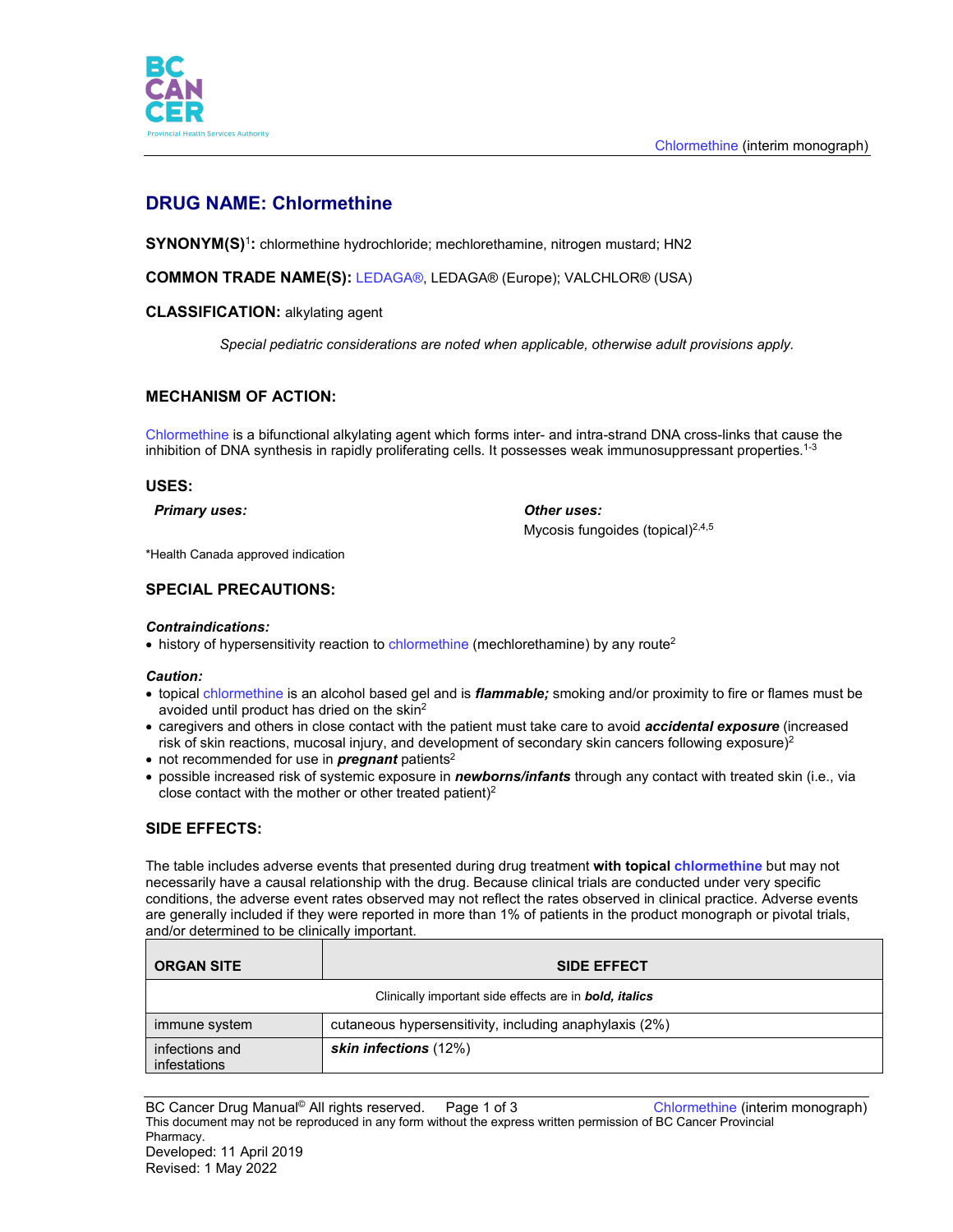

| <b>ORGAN SITE</b>                                                                  | <b>SIDE EFFECT</b>                                                |
|------------------------------------------------------------------------------------|-------------------------------------------------------------------|
| Clinically important side effects are in <b>bold</b> , <i>italics</i>              |                                                                   |
| neoplasms                                                                          | secondary skin cancer; see paragraph following Side Effects table |
| skin and subcutaneous<br>tissue<br>(see paragraph following<br>Side Effects table) | dermatitis (55%)                                                  |
|                                                                                    | hyperpigmentation (6%)                                            |
|                                                                                    | pruritus $(20%)$                                                  |
|                                                                                    | skin ulceration and blistering (6%)                               |

Adapted from standard reference<sup>2</sup> unless specified otherwise.

Contact with *mucous membranes*, especially the eyes, must be avoided because topical chlormethine can cause burns, ulceration, severe pain, inflammation, photophobia, and blurred vision. Blindness and severe irreversible eye injury can occur. Immediately irrigate unintentionally exposed areas with water and continue for at least 15 minutes. Seek emergency help if appropriate.<sup>2</sup>

Like other skin-directed therapies for Mycosis fungoides, chlormethine has been associated with an increased risk of *secondary skin cancers,* although the exact relationship with its use is unknown. Monitor all patients for development of skin cancer during and after discontinuation of treatment with chlormethine.<sup>2</sup>

Topical chlormethine causes *skin reactions* such as dermatitis (e.g., redness, swelling, inflammation), pruritus, blisters, ulceration, and skin infections. The face, genitalia, anus, and intertriginous skin are at increased risk of skin reactions. Treatment should be stopped for any grade skin ulceration or blistering or moderately severe to severe dermatitis with marked skin redness and edema. Upon improvement, treatment may be restarted at a reduced frequency of once every three days. If reintroduction is tolerated for at least one week, the frequency of application can be increased to every other day. If tolerated at the higher frequency of application for at least another week, once-daily application can be resumed.<sup>2</sup>

#### **INTERACTIONS:** no known interactions<sup>2</sup>

## **SUPPLY AND STORAGE:**

*Topical*: Recordati Rare Diseases Canada Inc. supplies chlormethine as a clear gel containing 160 mcg per gram (equivalent to 0.02% chlormethine hydrochloride). Store in the freezer until dispensed. Once defrosted, store in the fridge. Discard 60 days after defrosting.6

#### *Additional information:*

- gel should be applied to the skin within 30 minutes of removal from the fridge and the tube returned to the fridge immediately after each use.<sup>2</sup>
- formulation contains propylene glycol and butylhydroxytoluene as excipients and these ingredients can cause skin irritation and contact dermatitis; butylhydroxytoluene may also cause irritation of the eyes and mucous membranes.<sup>2</sup>

# **TOPICAL ADMINISTRATION**2:

- chlormethine gel should be applied to completely dry skin (i.e., 30 minutes *after* showering/washing OR at least four hours *before* showering/washing)
- apply chlormethine gel in a thin film to affected areas of the skin; after application, treated areas should be allowed to dry for 5-10 minutes before covering with clothing
- smoking or exposure to fire or flame should be avoided until the treated areas are dry
- occlusive dressings should NOT be used over the treated areas; non-occlusive dressings may be used if needed to reduce contact or chafing of the affected areas

BC Cancer Drug Manual<sup>©</sup> All rights reserved. Page 2 of 3 Chlormethine (interim monograph) This document may not be reproduced in any form without the express written permission of BC Cancer Provincial Pharmacy. Developed: 11 April 2019